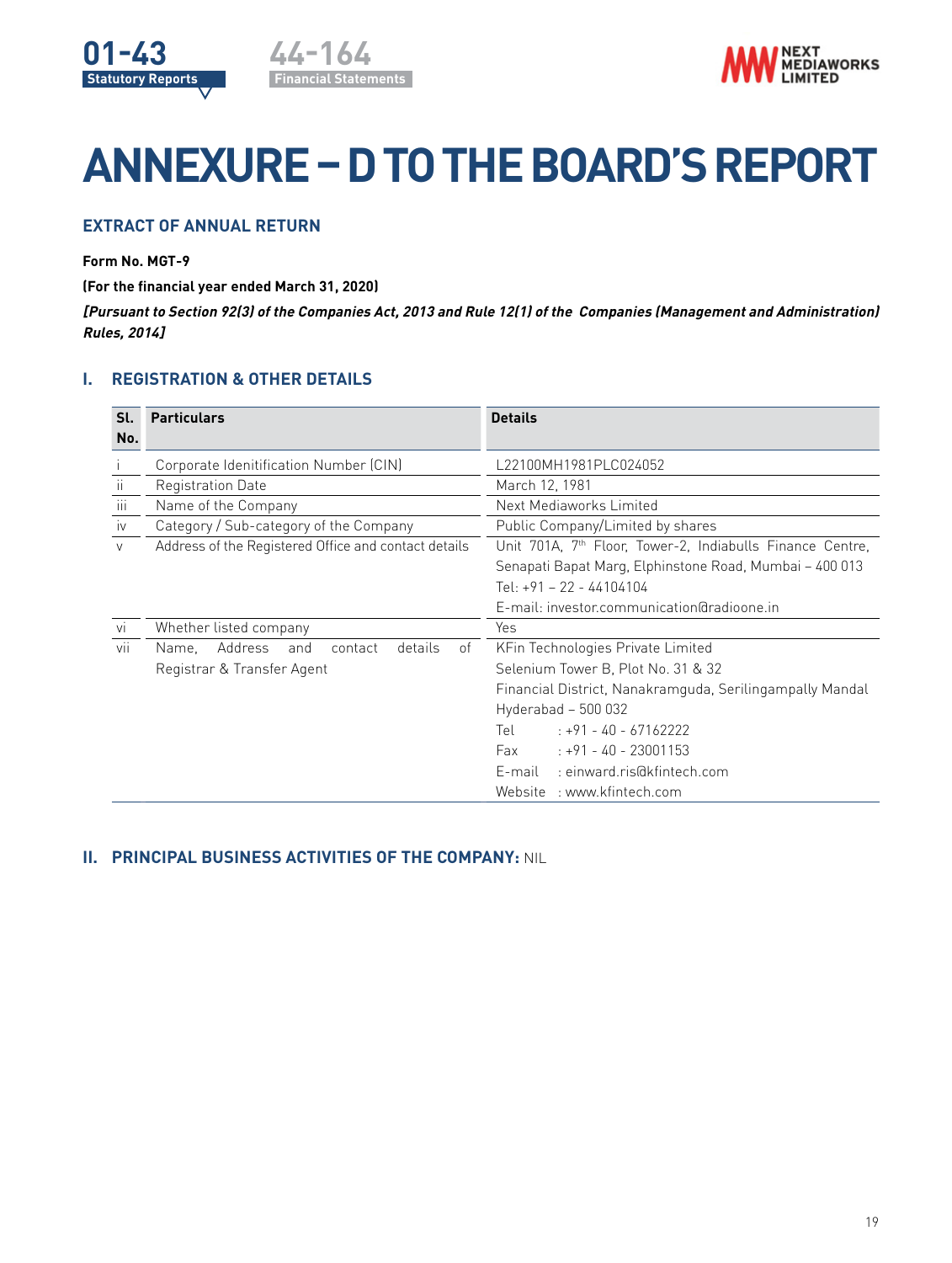# **III. PARTICULARS OF HOLDING, SUBSIDIARY AND ASSOCIATE COMPANIES**

| Sl.           | Name and address of the                    | <b>CIN</b>            | Holding/Subsidiary/ | % of shares | Applicable     |
|---------------|--------------------------------------------|-----------------------|---------------------|-------------|----------------|
| No.           | <b>Company</b>                             |                       | <b>Associate</b>    | held        | <b>Section</b> |
|               | HT Media Limited*                          | L22121DL2002PLC117874 | Holding             | 51.00       | 2[46]          |
|               | 18-20, Kasturba Gandhi Marq                |                       |                     |             |                |
|               | New Delhi - 110 001                        |                       |                     |             |                |
| $\mathcal{P}$ | Next Radio Limited                         | U32201MH1999PLC122233 | Subsidiary          | 51.40       | 2(87)          |
|               | Unit 701A, 7 <sup>th</sup> Floor, Tower-2, |                       |                     |             |                |
|               | Indiabulls Finance Centre.                 |                       |                     |             |                |
|               | Senapati Bapat Marg,                       |                       |                     |             |                |
|               | Elphinstone Road,                          |                       |                     |             |                |
|               | Mumbai - 400 013                           |                       |                     |             |                |
| 3             | <b>Broadcast</b><br>Syngience              | U93090MH2017PLC293674 | Subsidiary          | 00.00       | 2(87)          |
|               | Ahmedabad Limited <sup>#</sup>             |                       |                     |             |                |
|               | 1-18, Floor - 10 <sup>th</sup> Plot - 156, |                       |                     |             |                |
|               | Everest Apt, Pandit Madan                  |                       |                     |             |                |
|               | Mohan Malviya Marg, Tardeo                 |                       |                     |             |                |
|               | Mumbai - 400 034                           |                       |                     |             |                |

\* HT Media Limited is a subsidiary of The Hindustan Times Limited

# step-down subsidiary of Next Mediaworks Limited (shares held through Next Radio Limited)

## **IV. SHAREHOLDING PATTERN (EQUITY SHARE CAPITAL BREAKUP AS PERCENTAGE OF TOTAL EQUITY)**

## **(i) Category-wise Shareholding**

| Sl.<br>No. | <b>Category of Shareholders</b>                 | No. of shares held at the beginning of the year<br>(as at 01.04.2019) |                 |               |                      | No. of shares held at the end of the year<br>(as at 31.03.2020) |                 |               |                      | $\%$<br>change     |
|------------|-------------------------------------------------|-----------------------------------------------------------------------|-----------------|---------------|----------------------|-----------------------------------------------------------------|-----------------|---------------|----------------------|--------------------|
|            |                                                 | <b>Demat</b>                                                          | <b>Physical</b> | <b>Total</b>  | % of total<br>shares | <b>Demat</b>                                                    | <b>Physical</b> | <b>Total</b>  | % of total<br>shares | during<br>the year |
| (A)        | <b>Promoters</b>                                |                                                                       |                 |               |                      |                                                                 |                 |               |                      |                    |
| (1)        | Indian                                          |                                                                       |                 |               |                      |                                                                 |                 |               |                      |                    |
| (a)        | Individual / HUF                                | 2,19,65,024                                                           | 0               | 2,19,65,024   | 32.84                | 1,07,15,043                                                     | 0               | 1,07,15,043   | 16.02                | 16.82              |
| (b)        | Central Govt.                                   | $\theta$                                                              | 0               | n             | 0.00                 |                                                                 | $\cap$          | n             | 0.00                 | 0.00               |
| (c)        | State Govt. [s]                                 | 0                                                                     | $\Omega$        | $\cap$        | 0.00                 |                                                                 | U               |               | 0.00                 | 0.00               |
| (d)        | <b>Bodies Corporate</b>                         | $\Omega$                                                              | $\Omega$        | $\cap$        | 0.00                 |                                                                 | $\cap$          |               | 0.00                 | 0.00               |
| (e)        | Banks/Financial Institution                     | 0                                                                     | $\Omega$        | $\Omega$      | 0.00                 | $\cap$                                                          | $\Omega$        |               | 0.00                 | 0.00               |
| (f)        | Anv Other                                       |                                                                       |                 |               |                      |                                                                 |                 |               |                      |                    |
|            | Body Corporate                                  | 1,94,31,460                                                           | 0               | 1,94,31,460   | 29.05                | 3,94,46,264                                                     | 0               | 3,94,46,264   | 58.97                | 29.92              |
|            | Sub-Total A(1)                                  | 4,13,96,484                                                           |                 | 0 4,13,96,484 |                      | 61.88 5,01,61,307                                               |                 | 0 5,01,61,307 | 74.99                | 13.10              |
| (2)        | Foreign                                         |                                                                       |                 |               |                      |                                                                 |                 |               |                      |                    |
| (a)        | NRI - Individuals                               | 0                                                                     | 0               | $\theta$      | 0.00                 | U                                                               | $\Omega$        | n             | 0.00                 | 0.00               |
| (b)        | Other - Individuals                             | $\Omega$                                                              | $\Omega$        | $\Omega$      | 0.00                 | U                                                               | $\overline{0}$  |               | 0.00                 | 0.00               |
| (c)        | <b>Bodies Corporate</b>                         | 0                                                                     | 0               | 0             | 0.00                 |                                                                 | $\cap$          |               | 0.00                 | 0.00               |
| (d)        | Banks/Fls                                       | $\Omega$                                                              | $\Omega$        | U             | 0.00                 | $\cap$                                                          | $\cap$          |               | 0.00                 | 0.00               |
| (e)        | Any Other                                       | $\cap$                                                                | $\cap$          | U             | 0.00                 |                                                                 | $\cap$          |               | 0.00                 | 0.00               |
|            | Sub-Total A(2)                                  | n                                                                     | $\mathbf{0}$    | n             | 0.00                 |                                                                 |                 |               | 0.00                 | 0.00               |
|            | Total shareholding of Promoters (A) 4,13,96,484 |                                                                       |                 | 0 4,13,96,484 |                      | 61.88 5,01,61,307                                               |                 | 5,01,61,307   | 74.99                | 13.10              |
|            | $= A(1) + A(2)$                                 |                                                                       |                 |               |                      |                                                                 |                 |               |                      |                    |
| (B)        | <b>Public Shareholding</b>                      |                                                                       |                 |               |                      |                                                                 |                 |               |                      |                    |
| (1)        | <b>Institutions</b>                             |                                                                       |                 |               |                      |                                                                 |                 |               |                      |                    |
| (a)        | Mutual Funds                                    | 27,47,548                                                             | 0               | 27,47,548     | 4.11                 | U                                                               | $\cap$          | 0             | 0.00                 | (4.11)             |
| (b)        | Banks/Financial Institutions                    | 0                                                                     | $\Omega$        | U             | 0.00                 | $\Omega$                                                        | $\cap$          |               | 0.00                 | 0.00               |
| (c)        | Alternate Investment Fund                       | $\Omega$                                                              | $\Omega$        | $\Omega$      | 0.00                 | $\Omega$                                                        | $\cap$          |               | 0.00                 | 0.00               |
| (d)        | Central Govt.                                   | $\Omega$                                                              | $\Omega$        | 0             | 0.00                 | $\Omega$                                                        | $\cap$          | U             | 0.00                 | 0.00               |
| (e)        | State Govt. [s]                                 | $\Omega$                                                              | $\cap$          | $\Omega$      | 0.00                 | $\Omega$                                                        | $\cap$          | U             | 0.00                 | 0.00               |
| (f)        | Venture Capital Funds                           | 0                                                                     | $\Omega$        | 0             | 0.00                 | $\Omega$                                                        | $\cap$          | n             | 0.00                 | 0.00               |
| (q)        | Insurance Companies                             | $\overline{0}$                                                        | U               | $\Omega$      | 0.00                 | $\Omega$                                                        | $\cap$          |               | 0.00                 | 0.00               |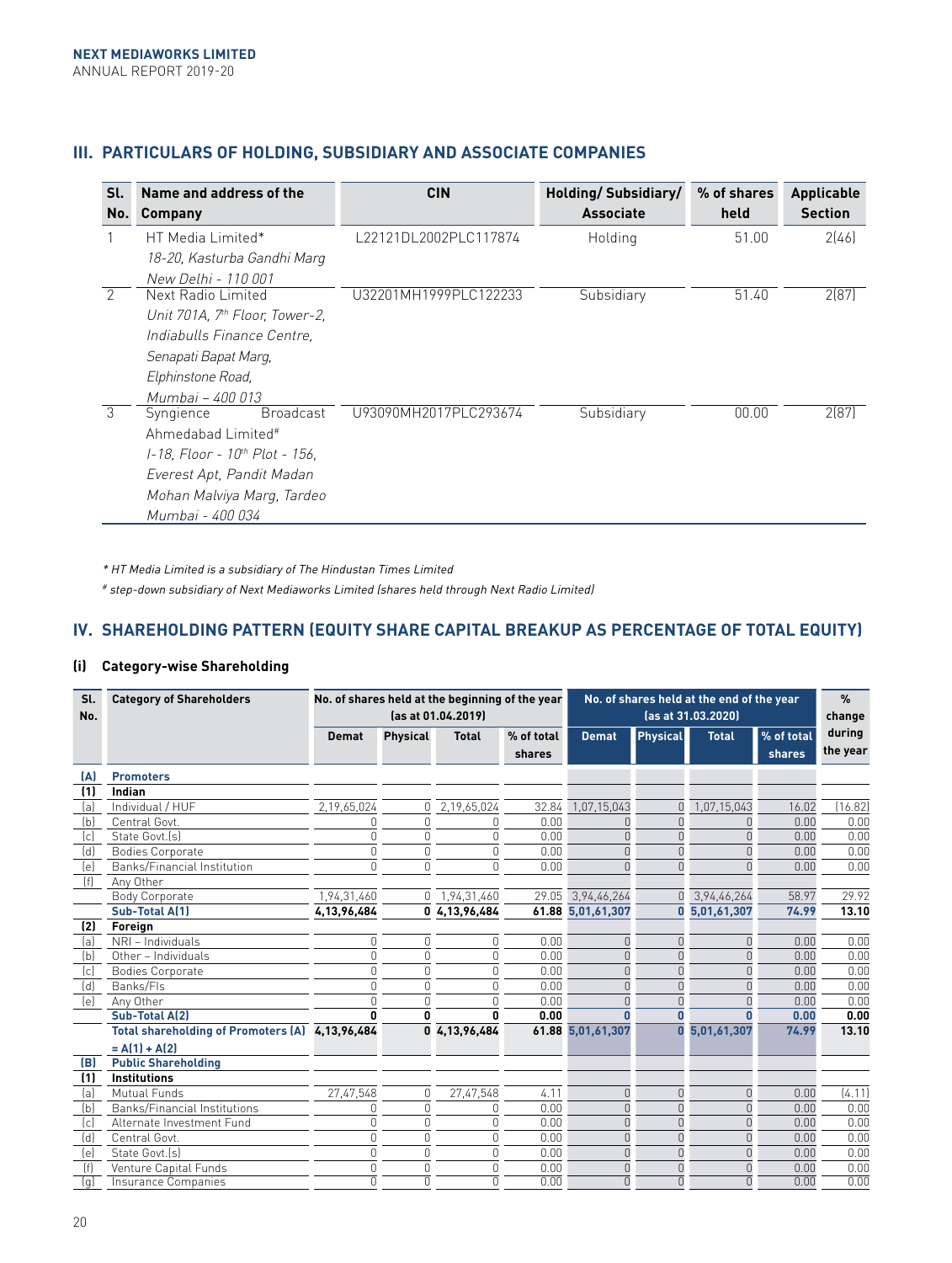





| Sl.<br>No. | <b>Category of Shareholders</b>          |              |                 | No. of shares held at the beginning of the year<br>(as at 01.04.2019) |                      | No. of shares held at the end of the year<br>(as at 31.03.2020) |                 |                   |                      | $\frac{9}{6}$<br>change |
|------------|------------------------------------------|--------------|-----------------|-----------------------------------------------------------------------|----------------------|-----------------------------------------------------------------|-----------------|-------------------|----------------------|-------------------------|
|            |                                          |              |                 |                                                                       |                      |                                                                 |                 |                   |                      |                         |
|            |                                          | <b>Demat</b> | <b>Physical</b> | <b>Total</b>                                                          | % of total<br>shares | <b>Demat</b>                                                    | <b>Physical</b> | <b>Total</b>      | % of total<br>shares | during<br>the year      |
| (h)        | Foreign Institutional Investors /        | 18,22,664    | 0               | 18,22,664                                                             | 2.72                 | 18,22,664                                                       | $\Omega$        | 18,22,664         | 2.72                 | 0.00                    |
|            | Foreign Portfolio Investors              |              |                 |                                                                       |                      |                                                                 |                 |                   |                      |                         |
| (i)        | Foreign Venture Capital Funds            | $\Omega$     | 0               | $\Omega$                                                              | 0.00                 | $\Omega$                                                        | $\Omega$        | U                 | 0.00                 | 0.00                    |
| (i)        | Others(specify)                          | $\cap$       | $\Omega$        | $\cap$                                                                | 0.00                 |                                                                 | $\Omega$        |                   | 0.00                 | 0.00                    |
|            | Sub-Total B(1)                           | 45,70,212    | 0               | 45,70,212                                                             | 6.83                 | 18,22,664                                                       | 0               | 18,22,664         | 2.72                 | (4.11)                  |
| (2)        | <b>Non-Institutions</b>                  |              |                 |                                                                       |                      |                                                                 |                 |                   |                      |                         |
| (a)        | <b>Bodies Corporate</b>                  |              |                 |                                                                       |                      |                                                                 |                 |                   |                      |                         |
|            | fil.<br>Indian                           | 1,02,85,669  |                 | 1,02,85,670                                                           | 15.38                | 46,62,677                                                       |                 | 46,62,678         | 6.97                 | [8.41]                  |
|            | (ii) Overseas                            | $\bigcap$    | 0               | $\bigcap$                                                             | 0.00                 |                                                                 | $\Omega$        | U                 | 0.00                 | 0.00                    |
| (b)        | <b>Individuals</b>                       |              |                 |                                                                       |                      |                                                                 |                 |                   |                      |                         |
|            | (i) Individual shareholders holding      | 58,05,270    | 1.888           | 58,07,158                                                             | 8.68                 | 55,85,639                                                       | 1,888           | 55,87,527         | 8.35                 | (0.33)                  |
|            | share capital upto<br>nominal            |              |                 |                                                                       |                      |                                                                 |                 |                   |                      |                         |
|            | ₹1 lakh                                  |              |                 |                                                                       |                      |                                                                 |                 |                   |                      |                         |
|            | Individual shareholders holding<br>(ii)  | 38,88,458    | $\Omega$        | 38,88,458                                                             | 5.81                 | 44,99,810                                                       | $\Omega$        | 44,99,810         | 6.73                 | 0.91                    |
|            | nominal share capital in excess          |              |                 |                                                                       |                      |                                                                 |                 |                   |                      |                         |
|            | of ₹1 lakh                               |              |                 |                                                                       |                      |                                                                 |                 |                   |                      |                         |
| (c)        | <b>Others</b>                            |              |                 |                                                                       |                      |                                                                 |                 |                   |                      |                         |
|            | Trust <sup>#</sup><br>fil.               | 90.916*      | $\Omega$        | 90.916*                                                               | 0.14                 | 13,500                                                          | $\Omega$        | 13,500            | 0.02                 | (0.12)                  |
|            | (ii) Hindu Undivided Family              | $\cap$       | $\cap$          | $\cap$                                                                | 0.00                 | $\cap$                                                          | $\Omega$        | $\cap$            | 0.00                 | 0.00                    |
|            | (iii) Non Resident Indians (Repat)       | 66,653       | $\Omega$        | 66,653                                                                | 0.10                 | 51,339                                                          | $\Omega$        | 51,339            | 0.08                 | (0.02)                  |
|            | (iv) Non Resident Indians (Non Repat)    | 45,287       | $\Omega$        | 45,287                                                                | 0.07                 | 43,062                                                          | $\Omega$        | 43,062            | 0.06                 | 0.00                    |
|            | (v) Clearing Member                      | 7,42,070     | 0               | 7,42,070                                                              | 1.11                 | 50,669                                                          | U               | 50,669            | 0.08                 | (1.03)                  |
|            | (vi) IEPF                                | $\cap$       | $\Omega$        | $\cap$                                                                | 0.00                 | 352                                                             | $\cap$          | 352               | 0.00                 | 0.00                    |
|            | Sub-total (B)(2)                         | 2,09,24,323  |                 | 1,889 2,09,26,212                                                     | 31.28                | 1,49,07,048                                                     | 1,889           | 1,49,08,937       | 22.29                | (9.00)                  |
|            | <b>Total public shareholding</b>         | 2,54,94,535  |                 | 1,889 2,54,96,424                                                     |                      | 38.12 1,67,29,712                                               | 1,889           | 1,67,31,601       | 25.01                | (13.10)                 |
|            | $[B] = B(1) + B(2)$                      |              |                 |                                                                       |                      |                                                                 |                 |                   |                      |                         |
| (C)        | <b>Shares held by custodian for GDRs</b> | $\Omega$     | $\Omega$        | $\Omega$                                                              | 0.00                 | 0                                                               | $\Omega$        | $\cap$            | 0.00                 | 0.00                    |
|            | & ADRs                                   |              |                 |                                                                       |                      |                                                                 |                 |                   |                      |                         |
|            | <b>Grand Total (A+B+C)</b>               | 6.68.91.019  |                 | 1,889 6,68,92,908                                                     |                      | 100.00 6,68,91,019                                              |                 | 1,889 6,68,92,908 | 100.00               | 0.00                    |

\* includes 77,416 shares held by Mid-day Exports Private Limited out of which 36,500 shares were held as Employee Stock Option Trust.

# In terms of SEBI (Share Based Employee Benefits) Regulations, 2014, shareholding of Employees Stock Option Trust had been categorised under 'Non-Promoter Non-Public' category in the stock exchange filings. However, to conform to the format of Form MGT-9, the same has been categorized under 'Public' category.

#### **(ii) Shareholding of Promoters**

| Sl.<br>No.     | <b>Shareholder's Name</b>        | Shareholding at the beginning of the year<br>Shareholding at the end of the year<br>(as at 31.03.2020)<br>(as at 01.04.2019) |                                        |                                                              |               |                                               |                                                              | % change in<br>shareholding |
|----------------|----------------------------------|------------------------------------------------------------------------------------------------------------------------------|----------------------------------------|--------------------------------------------------------------|---------------|-----------------------------------------------|--------------------------------------------------------------|-----------------------------|
|                |                                  | No. of shares                                                                                                                | % of total<br>shares of the<br>Company | % of shares<br>pledged /<br>encumbered<br>to total<br>shares | No. of shares | % of total<br>shares of the<br><b>Company</b> | % of shares<br>pledged /<br>encumbered<br>to total<br>shares | during the<br>year          |
|                | HT Media Limited                 | N                                                                                                                            | 0.00                                   | 0.00                                                         | 341, 15, 386  | 51.00                                         | 0.00                                                         | 51.00                       |
| 2.             | Meridian Holding & Leasing       | 74,69,856                                                                                                                    | 11.17                                  | 0.00                                                         | 37,73,246     | 5.64                                          | 0.00                                                         | (5.53)                      |
|                | Company Private Limited          |                                                                                                                              |                                        |                                                              |               |                                               |                                                              |                             |
| 3 <sub>1</sub> | Ferrari Investments and Trading  | 1,12,16,858                                                                                                                  | 16.77                                  | 0.00                                                         | 15,57,632     | 2.33                                          | 0.00                                                         | (14.44)                     |
|                | Company Private Limited          |                                                                                                                              |                                        |                                                              |               |                                               |                                                              |                             |
| 4.             | Inquilab Offset Printers Limited | 7,44,746                                                                                                                     | 1.11                                   | 0.00                                                         |               | 0.00                                          | 0.00                                                         | (1.11)                      |
| 5.             | Tarique Ansari                   | 43,37,298                                                                                                                    | 6.48                                   | 100.00                                                       | 20,37,298     | 3.05                                          | 0.00                                                         | (3.43)                      |
| 6.             | Rukya Khalid Ansari              | 46,15,075                                                                                                                    | 6.90                                   | 71.98                                                        | 23,03,149     | 3.44                                          | 0.00                                                         | [3.46]                      |
| 7.             | Tehzeeb Ansari Grossman          | 43,37,298                                                                                                                    | 6.48                                   | 0.00                                                         | 43,37,298     | 6.48                                          | 0.00                                                         | 0.00                        |
| 8.             | Sharique Ansari                  | 43,37,298                                                                                                                    | 6.48                                   | 100.00                                                       | 20,37,298     | 3.05                                          | 0.00                                                         | [3.43]                      |
| 9.             | Khalid A H Ansari                | 43,38,055                                                                                                                    | 6.49                                   | 0.00                                                         |               | 0.00                                          | 0.00                                                         | (6.49)                      |
|                | <b>TOTAL</b>                     | 4,13,96,484                                                                                                                  | 61.88                                  | 28.98                                                        | 5,01,61,307   | 74.99                                         | 0.00                                                         | 13.11                       |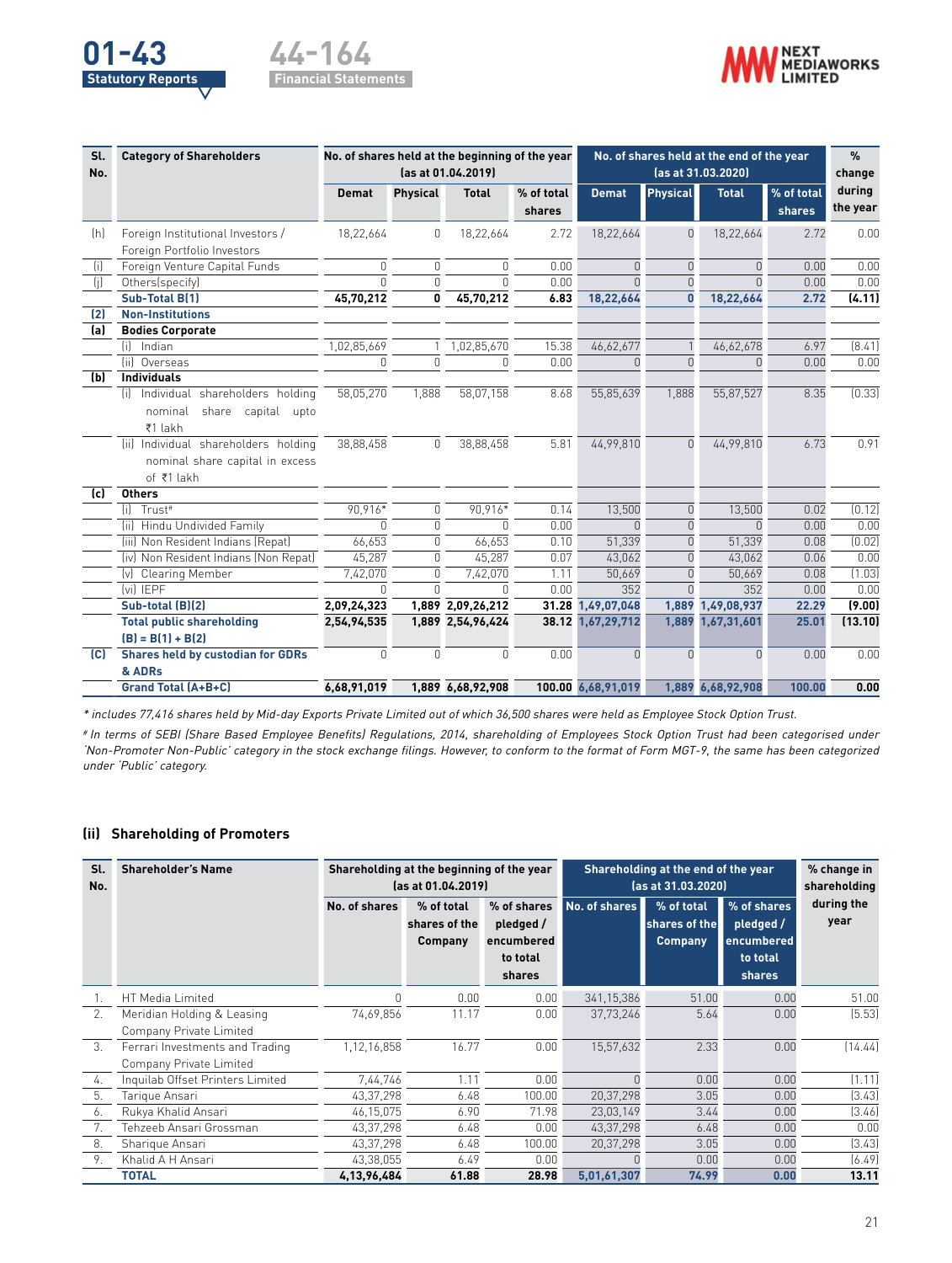## **(iii) Change in Promoters' Shareholding**

| Sl.<br>No.     | <b>Name</b>                                                             |                  | Shareholding at the<br>beginning of the year  |                                | <b>Change in shareholding</b>              |                                                                                                                                                                              |                         | <b>Cumulative shareholding</b><br>during the year |
|----------------|-------------------------------------------------------------------------|------------------|-----------------------------------------------|--------------------------------|--------------------------------------------|------------------------------------------------------------------------------------------------------------------------------------------------------------------------------|-------------------------|---------------------------------------------------|
|                |                                                                         | No. of<br>shares | % of total<br>shares of the<br><b>Company</b> | <b>Date</b>                    | Increase/<br>(Decrease) in<br>shareholding | <b>Reason</b>                                                                                                                                                                | No. of<br><b>shares</b> | % of total<br>shares of the<br><b>Company</b>     |
| 1.             | HT Media Limited                                                        | $\overline{0}$   |                                               | 0.00 19.04.2019                |                                            | 3,41,15,386 Acquisition of shares<br>pursuant to<br>open<br>under<br>offer<br><b>SEBI</b><br>(SAST)<br>Regulations<br>and Share Purchase<br>Agreement<br>dated<br>20.12.2018 | 341,15,386              | 51.00                                             |
| 2.             | Ferrari<br>Investments and<br><b>Trading Company</b><br>Private Limited | 1,12,16,858      |                                               | 16.77 19.04.2019               | (96,59,226) Sale                           | of<br>shares<br>pursuant to Share<br>Purchase Agreement<br>dated 20.12.2018                                                                                                  | 15,57,632               | 2.33                                              |
| 3.             | Meridian Holding<br>& Leasing<br>Company Private<br>Limited             | 74,69,856        |                                               | 11.17 19.04.2019<br>28.02.2020 | (29,74,610) Sale                           | of<br>shares<br>pursuant to Share<br>Purchase Agreement<br>dated 20.12.2018<br>[7,22,000] Market Sale                                                                        | 37,73,246               | 5.64                                              |
| 4.             | Rukya Khalid<br>Ansari                                                  | 46,15,075        |                                               | 6.90 19.04.2019                | (23,11,926) Sale                           | of<br>shares<br>pursuant to Share<br>Purchase Agreement<br>dated 20.12.2018                                                                                                  | 23,03,149               | 3.44                                              |
| 5.             | Khalid A H Ansari                                                       | 43,38,055        |                                               | $6.49$ 19.04.2019              | $(43,38,055)$ Sale                         | of<br>shares<br>pursuant to Share<br>Purchase Agreement<br>dated 20.12.2018                                                                                                  | $\Omega$                | 0.00                                              |
| 6.             | Tarique Ansari                                                          | 43,37,298        |                                               | 6.48 19.04.2019                | $(23,00,000)$ Sale                         | of<br>shares<br>pursuant to Share<br>Purchase Agreement<br>dated 20.12.2018                                                                                                  | 20,37,298               | 3.05                                              |
| 7 <sub>1</sub> | Sharique Ansari                                                         | 43,37,298        |                                               | $6.48$ 19.04.2019              | $(23,00,000)$ Sale                         | shares<br>Ωf<br>pursuant to Share<br>Purchase Agreement<br>dated 20.12.2018                                                                                                  | 20,37,298               | 3.05                                              |
| 8.             | Inquilab Offset<br>Printers Limited                                     | 7,44,746         |                                               | 1.11 19.04.2019                | [7,44,746] Sale                            | Ωf<br>shares<br>pursuant to Share<br>Purchase Agreement<br>dated 20.12.2018                                                                                                  | $\Omega$                | 0.00                                              |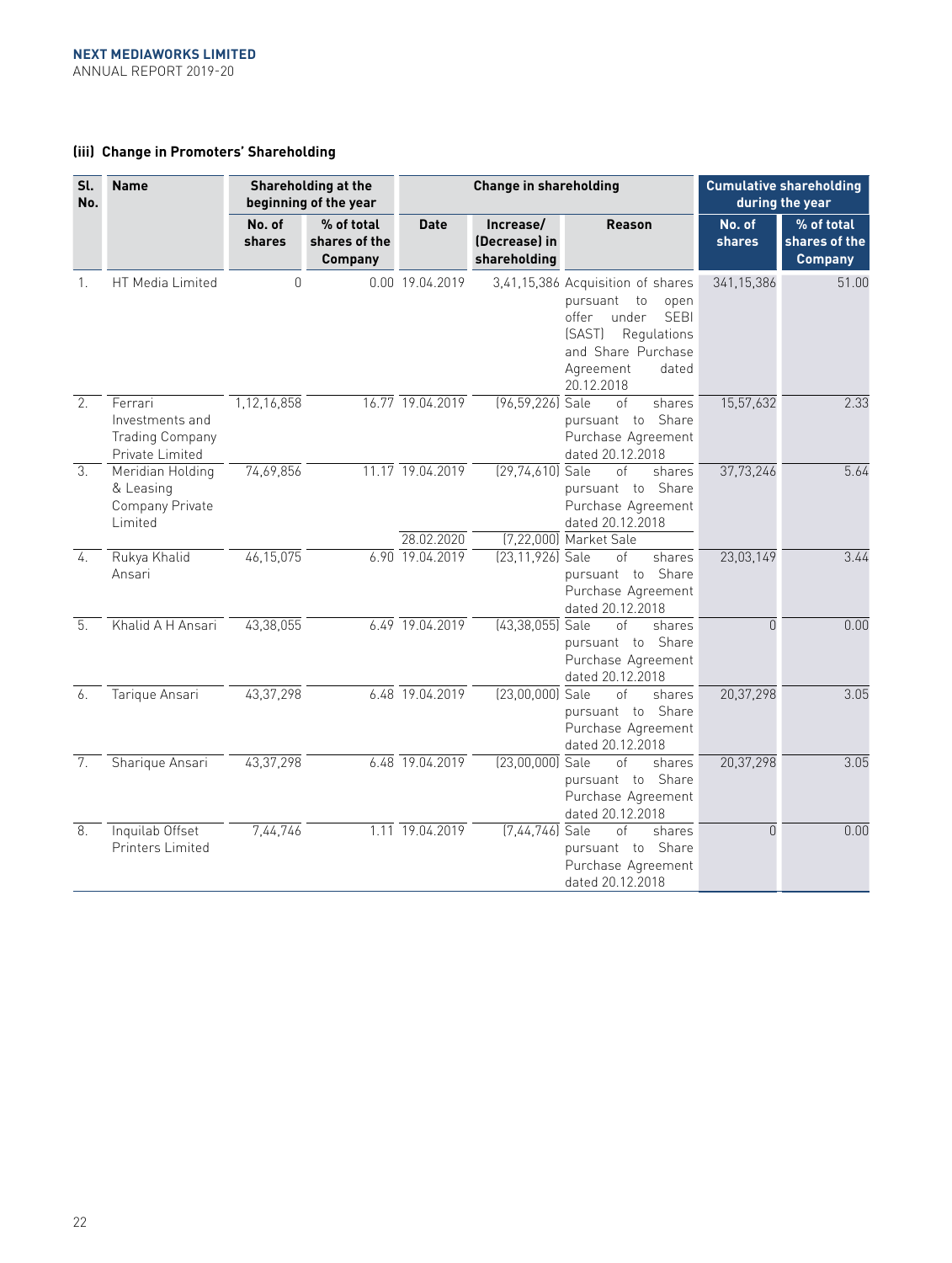



## **(iv) Shareholding Pattern of top ten shareholders (other than Directors, Promoters and holders of GDRs and ADRs)**

|                  | Sl. Name of the Shareholder          |               | Shareholding at the beginning | <b>Cumulative shareholding</b> |                          |  |
|------------------|--------------------------------------|---------------|-------------------------------|--------------------------------|--------------------------|--|
| No.              |                                      |               | of the year                   |                                | during the year          |  |
|                  |                                      |               | No. of % of total shares      |                                | No. of % of total shares |  |
|                  |                                      | <b>Shares</b> | of the company                | <b>Shares</b>                  | of the company           |  |
| 1.               | BENNETT, COLEMAN AND COMPANY LIMITED |               |                               |                                |                          |  |
|                  | At the beginning of the year         | 36,49,391     | 5.46                          | 36,49,391                      | 5.46                     |  |
|                  | Bought during the year               | $\Omega$      | 0.00                          | 36,49,391                      | $\overline{5.46}$        |  |
|                  | Sold during the year                 | $\Omega$      | 0.00                          | 36,49,391                      | $\overline{5.46}$        |  |
|                  | At the end of the year               | 36,49,391     | 5.46                          | 36,49,391                      | 5.46                     |  |
| $\overline{2}$ . | <b>ACACIA PARTNERS, LP</b>           |               |                               |                                |                          |  |
|                  | At the beginning of the year         | 9,07,065      | 1.36                          | 9,07,065                       | 1.36                     |  |
|                  | Bought during the year               | $\Omega$      | 0.00                          | 9,07,065                       | 1.36                     |  |
|                  | Sold during the year                 | 0             | 0.00                          | 9,07,065                       | 1.36                     |  |
|                  | At the end of the year               | 9,07,065      | 1.36                          | 9,07,065                       | 1.36                     |  |
| 3.               | <b>ALTAF YUSUF WAHEDNA*</b>          |               |                               |                                |                          |  |
|                  | At the beginning of the year         | $\Omega$      | 0.00                          | n                              | 0.00                     |  |
|                  | Bought during the year               | 7,16,000      | 1.07                          | 7,16,000                       | 1.07                     |  |
|                  | Sold during the year                 | U             | 0.00                          | 7,16,000                       | 1.07                     |  |
|                  | At the end of the year               | 7,16,000      | 1.07                          | 7,16,000                       | 1.07                     |  |
| $\frac{1}{4}$ .  | LINCOLN P COELHO                     |               |                               |                                |                          |  |
|                  | At the beginning of the year         | 5,00,000      | 0.75                          | 5,00,000                       | 0.75                     |  |
|                  | Bought during the year               | 0             | 0.00                          | 5,00,000                       | 0.75                     |  |
|                  | Sold during the year                 | $\Omega$      | 0.00                          | 5,00,000                       | 0.75                     |  |
|                  | At the end of the year               | 5,00,000      | 0.75                          | 5,00,000                       | 0.75                     |  |
| 5.               | ACACIA INSTITUTIONAL PARTNERS, LP    |               |                               |                                |                          |  |
|                  | At the beginning of the year         | 4,73,893      | 0.71                          | 4,73,893                       | 0.71                     |  |
|                  | Bought during the year               | <sup>0</sup>  | 0.00                          | 4,73,893                       | 0.71                     |  |
|                  | Sold during the year                 | $\bigcap$     | 0.00                          | 4,73,893                       | 0.71                     |  |
|                  | At the end of the year               | 4,73,893      | 0.71                          | 4,73,893                       | 0.71                     |  |
| 6.               | <b>ACACIA BANYAN PARTNERS</b>        |               |                               |                                |                          |  |
|                  | At the beginning of the year         | 3,68,800      | 0.55                          | 3,68,800                       | 0.55                     |  |
|                  | Bought during the year               | 0             | 0.00                          | 3,68,800                       | 0.55                     |  |
|                  | Sold during the year                 | $\cap$        | 0.00                          | 3,68,800                       | 0.55                     |  |
|                  | At the end of the year               | 3,68,800      | 0.55                          | 3,68,800                       | 0.55                     |  |
| 7.               | THE INDIAN EXPRESS PRIVATE LIMITED   |               |                               |                                |                          |  |
|                  | At the beginning of the year         | 2,45,011      | 0.37                          | 2,45,011                       | 0.37                     |  |
|                  | Bought during the year               | $\Omega$      | 0.00                          | 2,45,011                       | 0.37                     |  |
|                  | Sold during the year                 | $\Omega$      | 0.00                          | 2,45,011                       | 0.37                     |  |
|                  | At the end of the year               | 2,45,011      | 0.37                          | 2,45,011                       | 0.37                     |  |
| 8.               | YAZDI NARIMAN BATLIWALA              |               |                               |                                |                          |  |
|                  | At the beginning of the year         | 2,24,922      | 0.34                          | 2,24,922                       | 0.34                     |  |
|                  | Bought during the year               | $\Omega$      | 0.00                          | 2,24,922                       | 0.34                     |  |
|                  | Sold during the year                 | $\mathbf 0$   | 0.00                          | 2,24,922                       | 0.34                     |  |
|                  | At the end of the year               | 2,24,922      | 0.34                          | 2,24,922                       | 0.34                     |  |
| 9.               | KIRAN SUZANNE COELHO*                |               |                               |                                |                          |  |
|                  | At the beginning of the year         | 2,00,000      | 0.30                          | 2,00,000                       | 0.30                     |  |
|                  | Bought during the year               | 0             | 0.00                          | 2,00,000                       | 0.30                     |  |
|                  | Sold during the year                 | 0             | 0.00                          | 2,00,000                       | 0.30                     |  |
|                  | At the end of the year               | 2,00,000      | 0.30                          | 2,00,000                       | 0.30                     |  |
|                  | 10. NEELAMBEN KIRITKUMAR PATEL       |               |                               |                                |                          |  |
|                  | At the beginning of the year         | 1,50,000      | 0.22                          | 1,50,000                       | 0.22                     |  |
|                  | Bought during the year               | $\Omega$      | 0.00                          | 1,50,000                       | 0.22                     |  |
|                  | Sold during the year                 | 27,117        | 0.04                          | 1,22,883                       | 0.18                     |  |
|                  | At the end of the year               | 1,22,883      | 0.18                          | 1,22,883                       | 0.18                     |  |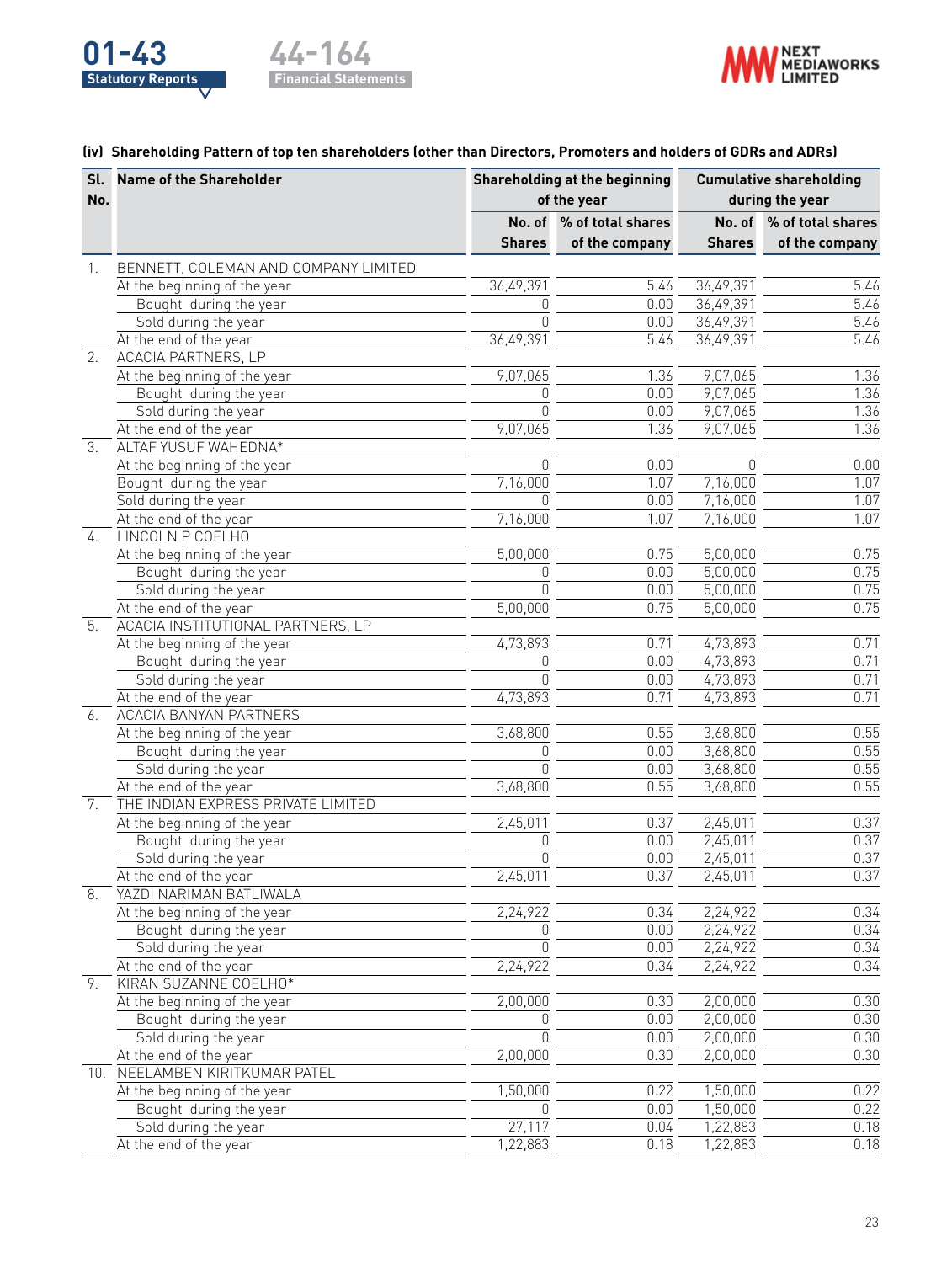| Sl.<br>No.      | <b>Name of the Shareholder</b>                                                                |               | <b>Shareholding at the beginning</b><br>of the year | <b>Cumulative shareholding</b><br>during the year |                          |  |
|-----------------|-----------------------------------------------------------------------------------------------|---------------|-----------------------------------------------------|---------------------------------------------------|--------------------------|--|
|                 |                                                                                               | No. of        | % of total shares                                   |                                                   | No. of % of total shares |  |
|                 |                                                                                               | <b>Shares</b> | of the company                                      | <b>Shares</b>                                     | of the company           |  |
|                 | RAJASTHAN GLOBAL SECURITIES PRIVATE LIMITED#                                                  |               |                                                     |                                                   |                          |  |
|                 | At the beginning of the year                                                                  | 39,95,406     | 5.97                                                | 39,95,406                                         | 5.97                     |  |
|                 | Bought during the year                                                                        |               | 0.00                                                | 39,95,406                                         | 5.97                     |  |
|                 | Sold during the year                                                                          | 39,95,406     | 5.97                                                |                                                   | 0.00                     |  |
|                 | At the end of the year                                                                        |               | 0.00                                                |                                                   | 0.00                     |  |
| 12 <sub>1</sub> | EDELWEISS MULTI STRATEGY INVESTMENT TRUST- EDELWEISS CATALYST OPPORTUNITIES FUND <sup>#</sup> |               |                                                     |                                                   |                          |  |
|                 | At the beginning of the year                                                                  | 20,02,548     | 2.99                                                | 20,02,548                                         | 2.99                     |  |
|                 | Bought during the year                                                                        |               | 0.00                                                | 20,02,548                                         | 2.99                     |  |
|                 | Sold during the year                                                                          | 20,02,548     | 2.99                                                |                                                   | 0.00                     |  |
|                 | At the end of the year                                                                        |               | 0.00                                                | 0                                                 | 0.00                     |  |
| 13.             | RATNABALI SECURITIES PRIVATE LIMITED <sup>#</sup>                                             |               |                                                     |                                                   |                          |  |
|                 | At the beginning of the year                                                                  | 9,96,778      | 1.49                                                | 9,96,778                                          | 1.49                     |  |
|                 | Bought during the year                                                                        |               | 0.00                                                | 9,96,778                                          | 1.49                     |  |
|                 | Sold during the year                                                                          | 9,96,778      | 1.49                                                |                                                   | 0.00                     |  |
|                 | At the end of the year                                                                        |               | 0.00                                                | n                                                 | 0.00                     |  |
|                 | 14. ALPHA ALTERNATIVES MULTISTRATEGY ABSOLUTE RETURN SCHEME#                                  |               |                                                     |                                                   |                          |  |
|                 | At the beginning of the year                                                                  | 7,45,000      | 1.11                                                | 7,45,000                                          | 1.11                     |  |
|                 | Bought during the year                                                                        |               | 0.00                                                | 7,45,000                                          | 1.11                     |  |
|                 | Sold during the year                                                                          | 7,45,000      | 1.11                                                |                                                   | 0.00                     |  |
|                 | At the end of the year                                                                        |               | 0.00                                                | N                                                 | 0.00                     |  |

\* Not in the list of top 10 shareholders as on April 1, 2019. The same has been reflected above as the shareholder was one of the top 10 shareholders as on March 31, 2020.

# Ceased to be in the list of top 10 shareholders as on March 31, 2020. The same is reflected above as the shareholder was one of the top 10 shareholders as on April 1, 2019.

#### **Notes:**

- 1. Year in the above table denotes the period from April 1, 2019 to March 31, 2020
- 2. Any member desirous of obtaining date-wise particulars of sale/purchase of shares by above shareholders may write to the Company Secretary

## **(v) Shareholding of Directors and Key Managerial Personnel (KMP)**

| Sl.<br>No. | <b>Name of Director/KMP</b>         |               | Shareholding at the beginning<br>of the year | <b>Cumulative shareholding</b><br>during the year |                   |  |
|------------|-------------------------------------|---------------|----------------------------------------------|---------------------------------------------------|-------------------|--|
|            |                                     | No. of        | % of total shares                            | No. of                                            | % of total shares |  |
|            |                                     | <b>Shares</b> | of the company                               | <b>Shares</b>                                     | of the company    |  |
| 1.         | Mr. Tarique Ansari (Chairman & MD)* |               |                                              |                                                   |                   |  |
|            | At the beginning of the year        | 43,37,298     | 6.48                                         | 43, 37, 298                                       | 6.48              |  |
|            | Bought during the year              |               | 0.00                                         | 43,37,298                                         | 6.48              |  |
|            | Sold during the year                | 23,00,000     | 3.44                                         | 20.37.298                                         | 3.05              |  |
|            | At the end of the year              | 20.37.298     | 3.05                                         | 20.37.298                                         | 3.05              |  |
| 2.         | Mr. Adille Sumariwalla (Director)*  |               |                                              |                                                   |                   |  |
|            | At the beginning of the year        | 5,875         | 0.01                                         | 5,875                                             | 0.01              |  |
|            | Bought during the year              |               | 0.00                                         | 5.875                                             | 0.01              |  |
|            | Sold during the year                |               | 0.00                                         | 5,875                                             | 0.01              |  |
|            | At the end of the year              | 5,875         | 0.01                                         | 5,875                                             | 0.01              |  |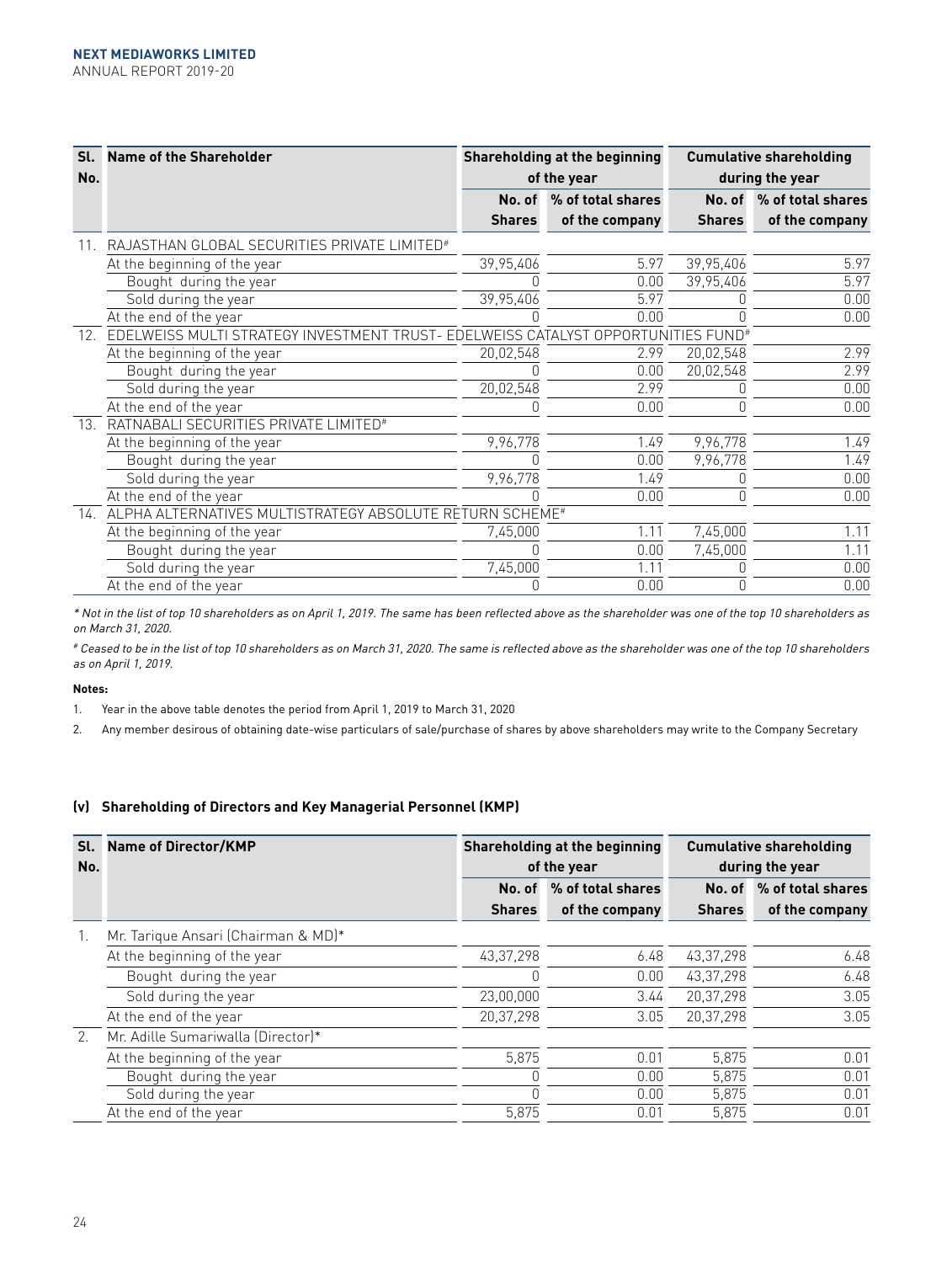





|     | Sl. Name of Director/KMP                       |               | Shareholding at the beginning | <b>Cumulative shareholding</b> |                          |  |
|-----|------------------------------------------------|---------------|-------------------------------|--------------------------------|--------------------------|--|
| No. |                                                |               | of the year                   | during the year                |                          |  |
|     |                                                | No. of        | % of total shares             |                                | No. of % of total shares |  |
|     |                                                | <b>Shares</b> | of the company                | <b>Shares</b>                  | of the company           |  |
| 3.  | Mr. Abhishek Kapoor (Chief Financial Officer)# |               |                               |                                |                          |  |
|     | At the beginning of the year                   | 18.500        | 0.03                          | 18.500                         | 0.03                     |  |
|     | Bought during the year                         |               | 0.00                          | 18.500                         | 0.03                     |  |
|     | Sold during the year                           |               | 0.00                          | 18.500                         | 0.03                     |  |
|     | At the end of the year                         | 18.500        | 0.03                          | 18.500                         | 0.03                     |  |

\* ceased to be Director w.e.f. April 18, 2019

# appointed as Chief Financial Officer w.e.f. April 22, 2019 and resigned w.e.f. November 26, 2020

#### **Notes:**

1. Year in the above table denotes the period from April 1, 2019 to March 31, 2020

2. Any member desirous of obtaining date-wise particulars of sale/purchase of shares by above shareholders may write to the Company Secretary

## **V. INDEBTEDNESS**

Indebtedness of the Company including interest outstanding/accrued but not due for payment (Rs. in Lac)

| <b>Particulars</b>                 | <b>Secured Loans</b> | <b>Unsecured Loans</b> | <b>Deposits</b> | <b>Total</b>        |
|------------------------------------|----------------------|------------------------|-----------------|---------------------|
|                                    | excluding deposits   |                        |                 | <b>Indebtedness</b> |
| Indebtedness at the beginning      |                      |                        |                 |                     |
| of the financial year              |                      |                        |                 |                     |
| Principal Amount<br>(i)            |                      | 1,213.98               |                 | 1,213.98            |
| Interest due but not paid<br>tiil  |                      |                        |                 |                     |
| (iii) Interest accrued but not due |                      | 385.08                 |                 | 385.08              |
| Total $(i) + (ii) + (iii)$         |                      | 1,599.06               |                 | 1,599.06            |
| Change in indebtedness during      |                      |                        |                 |                     |
| the financial year                 |                      |                        |                 |                     |
| Addition                           |                      | 1,313.86               |                 | 1,313.86            |
| Reduction                          |                      | (1, 175.00)            |                 | (1, 175.00)         |
| <b>Net Change</b>                  |                      | 138.86                 |                 | 138.86              |
| Indebtedness at the end of         |                      |                        |                 |                     |
| the financial year                 |                      |                        |                 |                     |
| Principal Amount<br>(i)            |                      | 1,252.29               |                 | 1,252.29            |
| Interest due but not paid<br>(ii)  |                      |                        |                 |                     |
| (iii) Interest accrued but not due |                      | 485.63                 |                 | 485.63              |
| Total $(ii) + (iii) + (iii)$       |                      | 1.737.92               |                 | 1,737.92            |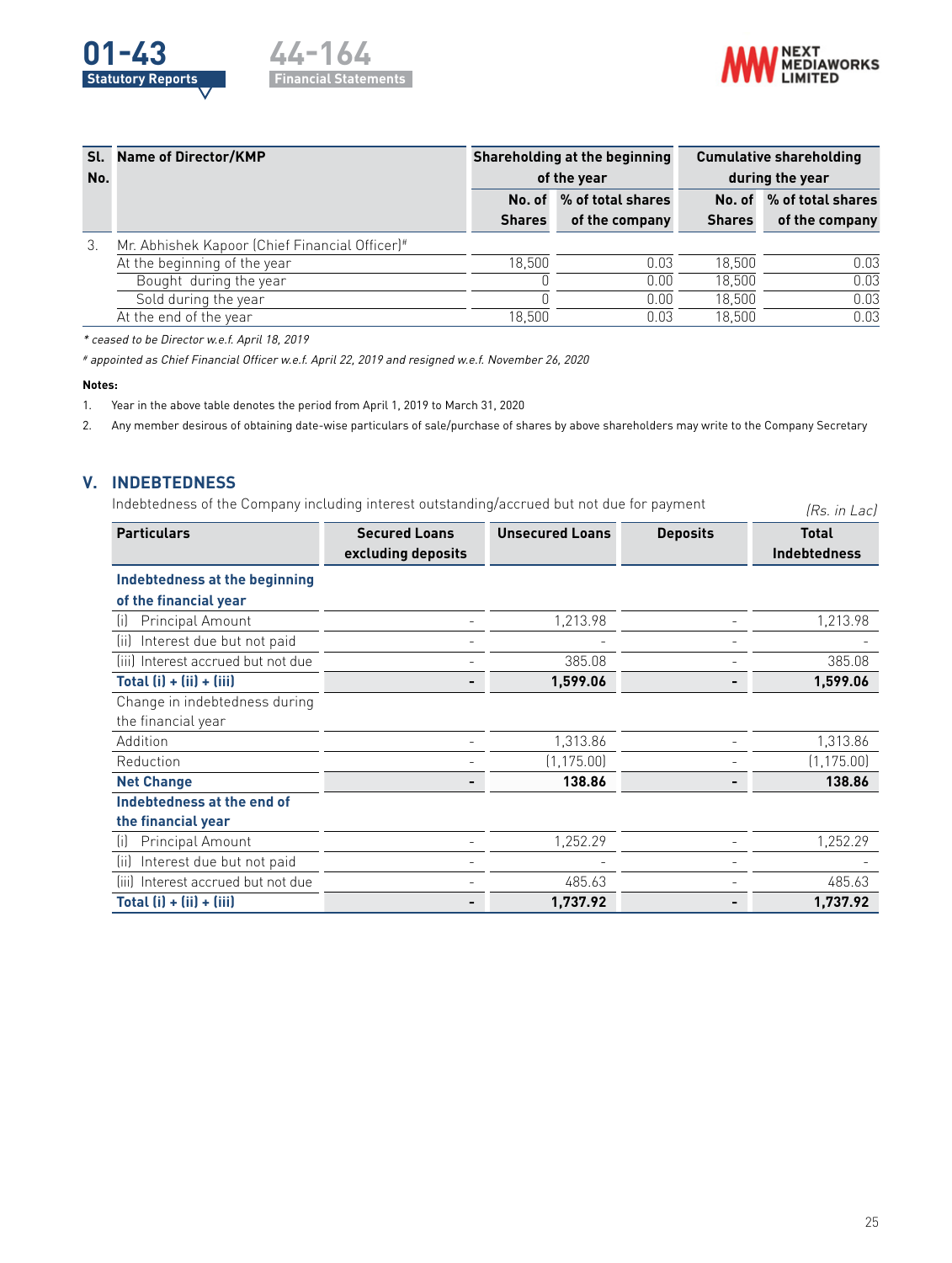# **VI. REMUNERATION OF DIRECTORS AND KEY MANAGERIAL PERSONNEL**

#### **A. Remuneration to Managing Director, Whole-time Directors and/or Manager**

(Rs. in Lac) **Sl. No. Particulars of Remuneration Name of MD/ WTD/Manager Mr. Tarique Ansari\* (Managing Director)** 1 Gross salary (a) Salary as per provisions contained in section 17(1) of the Income-tax Act, 1961 2.93 (b) Value of perquisites u/s 17(2) Income-tax Act, 1961 (c) Profits in lieu of salary under section 17(3) Income- tax Act, 1961 - 2 Stock Option - 3 Sweat Equity - 4 Commission - 5 Others - **Total (A) 2.93 Ceiling as per the Act# 3.00**

\* ceased to be MD w.e.f. April 18, 2019

# computed in terms of the provisions of Section II of Part II of Schedule V to the Companies Act, 2013 for the period Mr. Tarique Ansari held office as MD. **Note:** 

- 1) The net profit for FY-20 computed as per Section 198 of the Companies Act, 2013 was inadequate for the purpose of payment of Managerial Remuneration in FY-20. In terms of the provisions of Section 197 read with Schedule V of the Companies Act, 2013, the Company has paid remuneration to Mr. Tarique Ansari within as per Section II of Schedule V of the Companies Act, 2013.
- 2) During the year, Mr. Tarique Ansari was paid gratuity of Rs. 45.20 Lac upon cessation of office as MD.
- 3) Mr. Harshad Jain, CEO, draw remuneration from the subsidiary company viz. Next Radio Limited.

| SI. | Particulars of                                    | (Rs. in Lac)<br><b>Non-executive Directors</b> |                   |                      |                      |                              |                                |                                       |                                  |              |
|-----|---------------------------------------------------|------------------------------------------------|-------------------|----------------------|----------------------|------------------------------|--------------------------------|---------------------------------------|----------------------------------|--------------|
| No. | <b>Remuneration</b>                               | Mr. Adille<br>Sumariwalla*                     | Mr. I.<br>Venkat* | Ms. Monisha<br>Shah* | Mr. Chetan<br>Desai* | Mr. Dilip<br><b>Cherian#</b> | Mr. Ajay<br>Relen <sup>a</sup> | Ms. Suchitra<br>Rajendra <sup>a</sup> | Mr. Sameer<br>Singh <sup>^</sup> | <b>Total</b> |
|     | Fee for attending<br>Board / Committee<br>Meeting | 0.10                                           | 0.10              | 0.10                 | 0.10                 | 7.50                         | 9.50                           | 8.50                                  | 1.00                             | 26.90        |
| 2   | Commision                                         |                                                | 0                 | $\bigcap$            | O                    | $\Omega$                     | 0                              | 0                                     | 0                                | 0            |
| 3   | Others                                            |                                                | Ŋ                 |                      |                      |                              |                                | 0                                     |                                  | 0            |
|     | <b>Total (B)</b>                                  | 0.10                                           | 0.10              | 0.10                 | 0.10                 | 7.50                         | 9.50                           | 8.50                                  | 1.00                             | 26.90        |
|     | <b>Total managerial</b><br>remuneration           |                                                |                   |                      |                      |                              |                                |                                       |                                  | 2.93         |
|     | Overall ceiling as per the Act                    |                                                |                   |                      |                      |                              |                                |                                       |                                  | $3.00*$      |

## **B. Remuneration to other directors**

\* ceased to be director w.e.f. April 18, 2019

# ceased to be director w.e.f. January 23, 2020

@ appointed as director w.e.f. April 18, 2019

^ appointed as director w.e.f. January 13, 2020

& does not include fee paid to Non-executive Directors for attending Board/ Committee meetings held during FY-20 in terms of the provisions of Section 197(5) of the Companies Act, 2013

\$ computed in terms of the provisions of Section II of Part II of Schedule V to the Companies Act, 2013 for the period Mr. Tarique Ansari held office as MD.